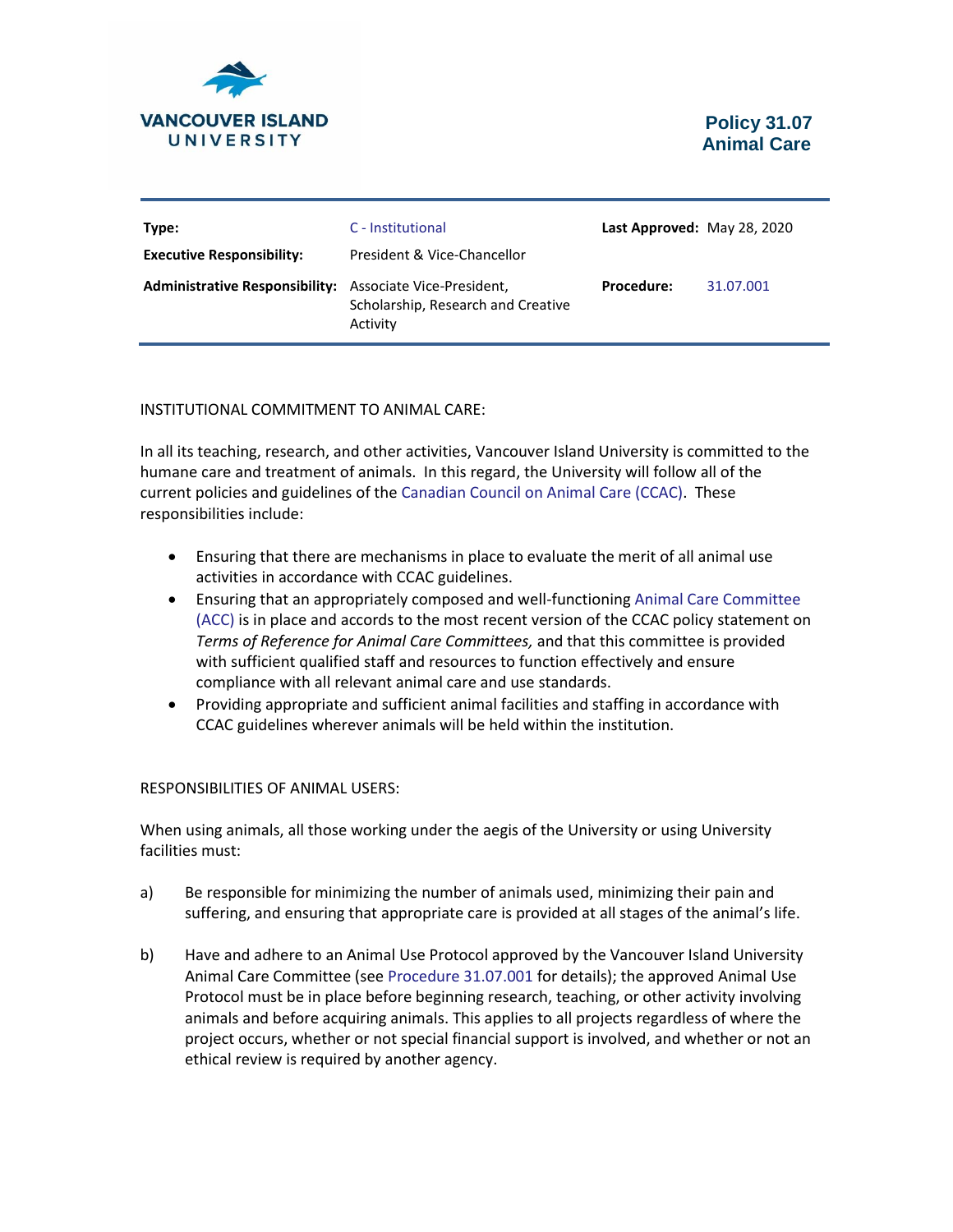- c) Advise the Animal Care Committee of any change to an Animal Use Protocol as soon as a change is made, and submit a new Protocol if the Committee decides that the change or changes are substantial enough to warrant a new approval process.
- d) Comply with all government legislation and all directives of the Animal Care Committee and be familiar with and guided by current professional standards and ethical guidelines, including the most recent CCAC guidelines relevant to the species being used.

# ANIMAL CARE COMMITTEE:

Vancouver Island University shall maintain a[n Animal Care Committee.](http://www.viu.ca/animalcare/theanimalcarecomm.asp) The Animal Care Committee's operation and oversight is governed by its Terms of Reference and policies. This committee exercises the authority of the President, through the Associate Vice-President, Scholarship, Research and Creative Activity who acts as the senior administrator for animal care in matters concerning animal care and is responsible to the President in all matters concerning animals kept for or used in research and teaching under the aegis of Vancouver Island University, either on or off campus. The Associate Vice-President, Scholarship, Research and Creative Activity is responsible for all formal liaison and communications with the CCAC.

# ANIMAL USE MERIT REVIEW COMMITTEE:

Vancouver Island University shall maintain an Animal Use Merit Review Committee to review the scientific and pedagogical merit of all animal use as specified in the CCAC guidelines. The Animal Use Merit Review Committee's operation and oversight is governed by its Terms of Reference and policies. The committee exercises the authority of the President, through the Associate Vice-President, Scholarship, Research and Creative Activity who acts as the senior administrator for animal care, to ensure that all animal use under the aegis of Vancouver Island University, either on or off campus, has sufficient scientific or pedagogical merit to justify its use.

#### PENALTIES FOR VIOLATION OF POLICY:

Any course, research project, or other activity using animals that begins without the required approval, or which deviates from an approved Protocol, is in violation of Policy 31.07. Violations of the policy will be dealt with in accordance with Procedure 31.07.001 (Animal Care Committee). The Animal Care Committee, its Chair, or the institutional veterinarian, acting on behalf of the President can impose penalties that can include, but are not limited to, suspension of the animal use activity. Serious, flagrant, or persistent violations are grounds for disciplinary action, including limitations on teaching responsibilities and suspension of research privileges. Penalties for students can include suspension from studies and or other sanctions in accordance with Policy 32.05 (Student Conduct Code).